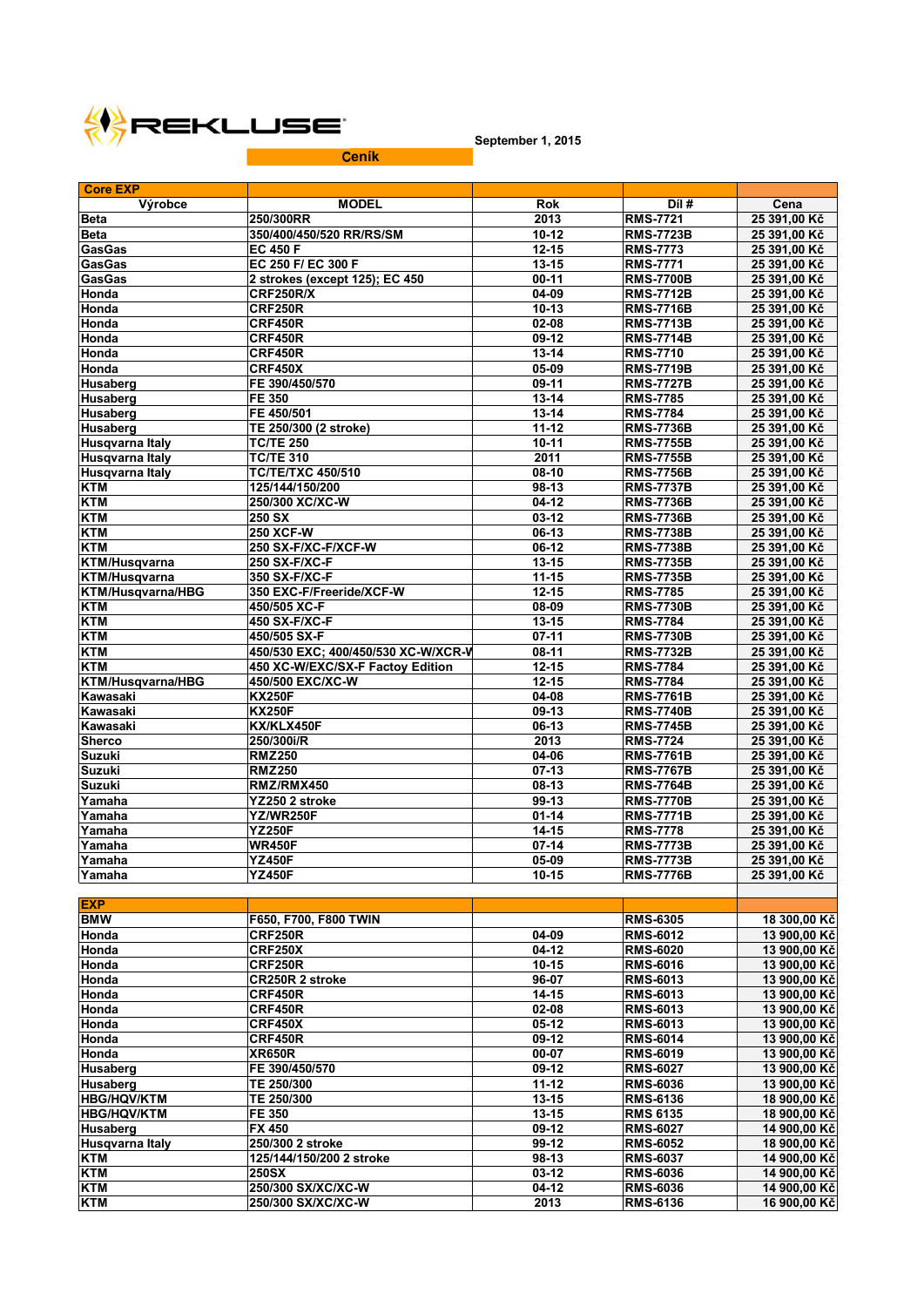| <b>KTM</b>                                                                                                                                                                                                                                                                                            | 250 SX-F/XC-F                                                                 | 06-12          | <b>RMS-6038</b>                    | 14 900,00 Kč                                                                                    |
|-------------------------------------------------------------------------------------------------------------------------------------------------------------------------------------------------------------------------------------------------------------------------------------------------------|-------------------------------------------------------------------------------|----------------|------------------------------------|-------------------------------------------------------------------------------------------------|
| <b>KTM</b>                                                                                                                                                                                                                                                                                            | <b>250 XC-FW</b>                                                              | 06-13          | <b>RMS-6038</b>                    | 14 900,00 Kč                                                                                    |
|                                                                                                                                                                                                                                                                                                       |                                                                               |                |                                    |                                                                                                 |
| <b>KTM/Husqvarna/HBG</b>                                                                                                                                                                                                                                                                              | 350 EXC-F/XCF-W, Freeride                                                     | $12 - 15$      | <b>RMS-6135</b>                    | 18 900,00 Kč                                                                                    |
| <b>KTM</b>                                                                                                                                                                                                                                                                                            | 450/505 SX-F                                                                  | $07-11$        | <b>RMS-6030</b>                    | 14 900,00 Kč                                                                                    |
| <b>KTM</b>                                                                                                                                                                                                                                                                                            | 450 SX-F                                                                      | $12 - 15$      | <b>RMS-6130</b>                    | 18 900,00 Kč                                                                                    |
| <b>KTM</b>                                                                                                                                                                                                                                                                                            | 450/505 XC-F                                                                  | 08-11          | <b>RMS-6030</b>                    | 14 900,00 Kč                                                                                    |
| <b>KTM</b>                                                                                                                                                                                                                                                                                            | 400/450/530 XC-W; 450/530 EXC                                                 | 08-11          | <b>RMS-6032</b>                    | 14 900,00 Kč                                                                                    |
| KTM/Husqvarna/HBG                                                                                                                                                                                                                                                                                     | 450/500 EXC/XC-W                                                              | $12 - 15$      | <b>RMS-6134</b>                    | 18 900,00 Kč                                                                                    |
| <b>KTM</b>                                                                                                                                                                                                                                                                                            | 950/990 LC8                                                                   | 03-12          | <b>RMS-6131</b>                    | 19 500,00 Kč                                                                                    |
| Kawasaki                                                                                                                                                                                                                                                                                              | <b>KX250F</b>                                                                 | $04-15$        | <b>RMS-6040</b>                    |                                                                                                 |
|                                                                                                                                                                                                                                                                                                       |                                                                               |                |                                    | 13 900,00 Kč                                                                                    |
| Kawasaki                                                                                                                                                                                                                                                                                              | KX250 2 stroke                                                                | 96-07          | <b>RMS-6044</b>                    | 13 900,00 Kč                                                                                    |
| Kawasaki                                                                                                                                                                                                                                                                                              | KLX/KX450F                                                                    | 06-15          | <b>RMS-6045</b>                    | 13 900,00 Kč                                                                                    |
| <b>Kawasaki</b>                                                                                                                                                                                                                                                                                       | <b>KLX 400</b>                                                                | 02-04          | <b>RMS-6060</b>                    | 13 900,00 Kč                                                                                    |
| <b>Suzuki</b>                                                                                                                                                                                                                                                                                         | <b>RMZ250</b>                                                                 | $07-13$        | <b>RMS-6067</b>                    | 13 900,00 Kč                                                                                    |
| <b>Suzuki</b>                                                                                                                                                                                                                                                                                         | <b>DRZ400</b>                                                                 | $00-11$        | <b>RMS-6060</b>                    | 13 900,00 Kč                                                                                    |
| <b>Suzuki</b>                                                                                                                                                                                                                                                                                         | RMZ/RMX450                                                                    | $05 - 15$      | <b>RMS-6064</b>                    | 13 900,00 Kč                                                                                    |
|                                                                                                                                                                                                                                                                                                       |                                                                               |                |                                    |                                                                                                 |
| <b>Suzuki</b>                                                                                                                                                                                                                                                                                         | RM 250 2 stroke                                                               | 98-13          | <b>RMS-6064</b>                    | 13 900,00 Kč                                                                                    |
| Yamaha                                                                                                                                                                                                                                                                                                | YZ125 2 stroke                                                                | $93-13$        | <b>RMS-6075</b>                    | 13 900,00 Kč                                                                                    |
| Yamaha                                                                                                                                                                                                                                                                                                | YZ250 2 stroke                                                                | 99-13          | <b>RMS-6073</b>                    | 13 900,00 Kč                                                                                    |
| Yamaha                                                                                                                                                                                                                                                                                                | YZ/WR250F                                                                     | $01 - 13$      | <b>RMS-6071</b>                    | 13 900,00 Kč                                                                                    |
| Yamaha                                                                                                                                                                                                                                                                                                | <b>YZF426</b>                                                                 | 00-02          | <b>RMS-6073</b>                    | 13 900,00 Kč                                                                                    |
| Yamaha                                                                                                                                                                                                                                                                                                | <b>YZ450F</b>                                                                 | 05-09          | <b>RMS-6073</b>                    | 13 900,00 Kč                                                                                    |
|                                                                                                                                                                                                                                                                                                       |                                                                               |                |                                    |                                                                                                 |
| Yamaha                                                                                                                                                                                                                                                                                                | <b>YZ450F</b>                                                                 | $10 - 13$      | <b>RMS-6076</b>                    | 13 900,00 Kč                                                                                    |
| Yamaha                                                                                                                                                                                                                                                                                                | <b>WR450F</b>                                                                 | $07-12$        | <b>RMS-6073</b>                    | 13 900,00 Kč                                                                                    |
|                                                                                                                                                                                                                                                                                                       |                                                                               |                |                                    |                                                                                                 |
|                                                                                                                                                                                                                                                                                                       |                                                                               |                |                                    |                                                                                                 |
| <b>Core Manual</b>                                                                                                                                                                                                                                                                                    |                                                                               |                |                                    |                                                                                                 |
| <b>MAKE</b>                                                                                                                                                                                                                                                                                           | <b>MODEL</b>                                                                  | Year           | Part#                              |                                                                                                 |
|                                                                                                                                                                                                                                                                                                       |                                                                               |                |                                    |                                                                                                 |
| všechny značky                                                                                                                                                                                                                                                                                        | všechny modely                                                                |                |                                    | 16 265,00 Kč                                                                                    |
|                                                                                                                                                                                                                                                                                                       |                                                                               |                |                                    |                                                                                                 |
| <b>TorqDrive</b>                                                                                                                                                                                                                                                                                      |                                                                               |                |                                    |                                                                                                 |
|                                                                                                                                                                                                                                                                                                       |                                                                               |                |                                    |                                                                                                 |
| všechny značky                                                                                                                                                                                                                                                                                        | všechny modely                                                                |                |                                    | 26 431,00 Kč                                                                                    |
| pouze Japan                                                                                                                                                                                                                                                                                           |                                                                               |                |                                    |                                                                                                 |
| <b>Clutch Covers</b>                                                                                                                                                                                                                                                                                  |                                                                               |                |                                    |                                                                                                 |
|                                                                                                                                                                                                                                                                                                       |                                                                               |                |                                    |                                                                                                 |
|                                                                                                                                                                                                                                                                                                       | víka motorů (víko spojky)                                                     |                |                                    |                                                                                                 |
|                                                                                                                                                                                                                                                                                                       | všechny značky a modely                                                       |                |                                    | 4 905,00 Kč                                                                                     |
|                                                                                                                                                                                                                                                                                                       |                                                                               |                |                                    |                                                                                                 |
|                                                                                                                                                                                                                                                                                                       |                                                                               |                |                                    |                                                                                                 |
|                                                                                                                                                                                                                                                                                                       |                                                                               |                |                                    |                                                                                                 |
|                                                                                                                                                                                                                                                                                                       |                                                                               |                |                                    |                                                                                                 |
|                                                                                                                                                                                                                                                                                                       | <b>CRF250R/X</b>                                                              | 00-09          | <b>RMS-4112</b>                    | 6 311,00 Kč                                                                                     |
| Honda                                                                                                                                                                                                                                                                                                 | <b>CR125R</b>                                                                 | 00-07          | <b>RMS-4112</b>                    | 6 311,00 Kč                                                                                     |
| Honda                                                                                                                                                                                                                                                                                                 | <b>CRF250R</b>                                                                | $10 - 11$      | <b>RMS-4116</b>                    | 6311,00 Kč                                                                                      |
| Honda                                                                                                                                                                                                                                                                                                 | <b>CR250R</b>                                                                 | 92-07          | <b>RMS-4113C</b>                   | 6 311,00 Kč                                                                                     |
| Honda                                                                                                                                                                                                                                                                                                 | <b>CRF450R</b>                                                                | $02 - 11$      | <b>RMS-4113C</b>                   | 6 311,00 Kč                                                                                     |
| Honda                                                                                                                                                                                                                                                                                                 | <b>CRF450X</b>                                                                | 05-09          | <b>RMS-4113C</b>                   | 6 311,00 Kč                                                                                     |
|                                                                                                                                                                                                                                                                                                       | FE 390/450/570                                                                | 09-11          |                                    |                                                                                                 |
|                                                                                                                                                                                                                                                                                                       |                                                                               |                | <b>RMS-4130</b>                    | 6 311,00 Kč                                                                                     |
|                                                                                                                                                                                                                                                                                                       | 250SX-F/XC-F/XC-FW/                                                           | $06-12$        | <b>RMS-4138</b>                    | 6 311,00 Kč                                                                                     |
|                                                                                                                                                                                                                                                                                                       | 400/450/530 EXC/XC-W                                                          | 08-10          | <b>RMS-4130</b>                    | 6 311,00 Kč                                                                                     |
|                                                                                                                                                                                                                                                                                                       | 450/505 SX-F/XC-F                                                             | $07-11$        | <b>RMS-4130</b>                    | 6 311,00 Kč                                                                                     |
|                                                                                                                                                                                                                                                                                                       | <b>KX65</b>                                                                   | $00-11$        | <b>RMS-4140</b>                    |                                                                                                 |
|                                                                                                                                                                                                                                                                                                       | <b>KX250F</b>                                                                 | 06-11          | <b>RMS-4141</b>                    | 6 311,00 Kč                                                                                     |
| Kawasaki                                                                                                                                                                                                                                                                                              | <b>KLX450F</b>                                                                | 08-11          | <b>RMS-4145</b>                    |                                                                                                 |
|                                                                                                                                                                                                                                                                                                       | <b>KX450F</b>                                                                 | 08-11          | <b>RMS-4145</b>                    | 6 311,00 Kč                                                                                     |
|                                                                                                                                                                                                                                                                                                       |                                                                               |                |                                    |                                                                                                 |
| <b>Suzuki</b>                                                                                                                                                                                                                                                                                         | <b>RM65</b>                                                                   | 00-05          | <b>RMS-4140</b>                    | 5 459,00 Kč                                                                                     |
|                                                                                                                                                                                                                                                                                                       | <b>RMZ250</b>                                                                 | 07-09          | <b>RMS-4167</b>                    | 6 311,00 Kč                                                                                     |
| <b>Suzuki</b>                                                                                                                                                                                                                                                                                         | <b>RMZ450</b>                                                                 | $08-11$        | <b>RMS-4164</b>                    | 6 311,00 Kč                                                                                     |
| Yamaha                                                                                                                                                                                                                                                                                                | <b>YZ250F</b>                                                                 | $01 - 08$      | <b>RMS-4171</b>                    |                                                                                                 |
| Yamaha                                                                                                                                                                                                                                                                                                | <b>WR250F</b>                                                                 | $01 - 11$      | <b>RMS-4171</b>                    | 6 311,00 Kč                                                                                     |
|                                                                                                                                                                                                                                                                                                       | <b>WR450F</b>                                                                 | $04-11$        | <b>RMS-4172</b>                    | 6 311,00 Kč                                                                                     |
|                                                                                                                                                                                                                                                                                                       | <b>YZ450F</b>                                                                 | $04-11$        |                                    |                                                                                                 |
|                                                                                                                                                                                                                                                                                                       |                                                                               |                | <b>RMS-4172</b>                    | 6 311,00 Kč                                                                                     |
| <b>ATV</b>                                                                                                                                                                                                                                                                                            | <b>ATV</b>                                                                    |                |                                    |                                                                                                 |
| Honda                                                                                                                                                                                                                                                                                                 | TRX450R                                                                       | 04-09          | <b>RMS-4115B</b>                   |                                                                                                 |
|                                                                                                                                                                                                                                                                                                       | YFZ450R; YFZ450X                                                              | 09-10          | <b>RMS-4172</b>                    | 6 311,00 Kč                                                                                     |
|                                                                                                                                                                                                                                                                                                       |                                                                               |                |                                    |                                                                                                 |
| Dual Brake Kits - retains foot pedal braking                                                                                                                                                                                                                                                          |                                                                               |                |                                    |                                                                                                 |
|                                                                                                                                                                                                                                                                                                       |                                                                               |                |                                    |                                                                                                 |
| všechny značky                                                                                                                                                                                                                                                                                        | všechny modely                                                                |                |                                    | 9 803,00 Kč                                                                                     |
| Cable models                                                                                                                                                                                                                                                                                          | 2-Finger Override option (Not available for hydraulic clutches KTM, RMS-220B  |                |                                    |                                                                                                 |
|                                                                                                                                                                                                                                                                                                       | All cable bikes with Rekluse EXP clutches must order a 2-Finger Override      |                |                                    |                                                                                                 |
|                                                                                                                                                                                                                                                                                                       |                                                                               |                |                                    |                                                                                                 |
|                                                                                                                                                                                                                                                                                                       | Hot Start Lever Kit (Needed to relocate most OEM left side hot-start RMS-240A |                |                                    | 2 441,00 Kč                                                                                     |
|                                                                                                                                                                                                                                                                                                       |                                                                               |                |                                    |                                                                                                 |
|                                                                                                                                                                                                                                                                                                       |                                                                               |                |                                    |                                                                                                 |
|                                                                                                                                                                                                                                                                                                       |                                                                               | 05-07          | <b>RMS-507</b>                     |                                                                                                 |
|                                                                                                                                                                                                                                                                                                       | All big bike models                                                           |                |                                    | 3813,00 Kč                                                                                      |
| <b>Clutch Baskets</b><br><b>Honda</b><br><b>Husaberg</b><br><b>KTM</b><br><b>KTM</b><br><b>KTM</b><br>Kawasaki<br>Kawasaki<br>Kawasaki<br><b>Suzuki</b><br>Yamaha<br>Yamaha<br>Yamaha<br><b>Hot Start</b><br><b>Brake Kits - moves rear brake action to the handlebar</b><br>GasGas<br>Honda<br>Honda | <b>CR125</b><br><b>CR250</b>                                                  | 00-01<br>97-01 | <b>RMS-502B</b><br><b>RMS-502B</b> | 5459,00 Kč<br>6311,00 Kč<br>6311,00 Kč<br>6311,00 Kč<br>1 591,00 Kč<br>5448,00 Kč<br>5448,00 Kč |